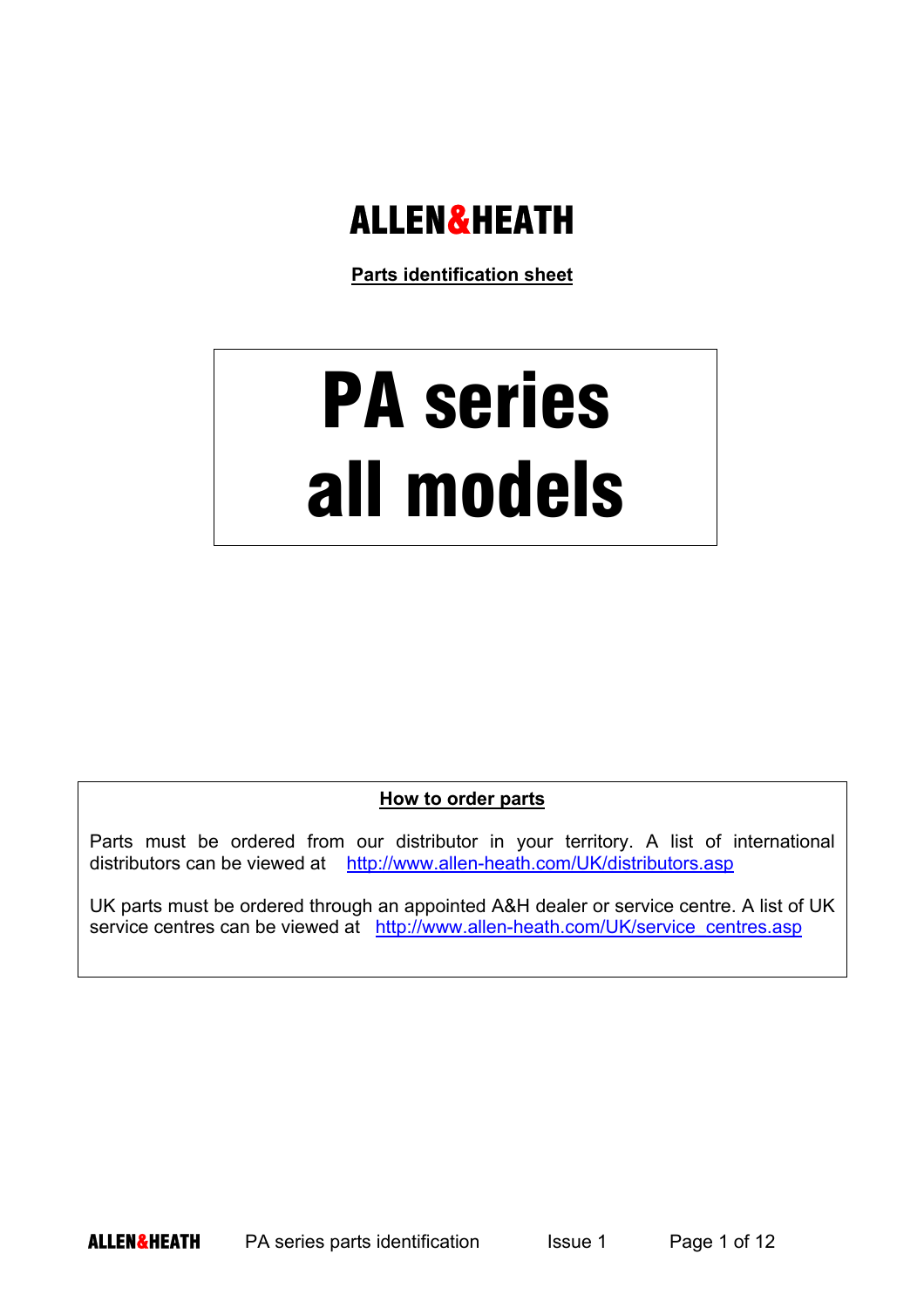## **POTS FADERS & KNOBS:**

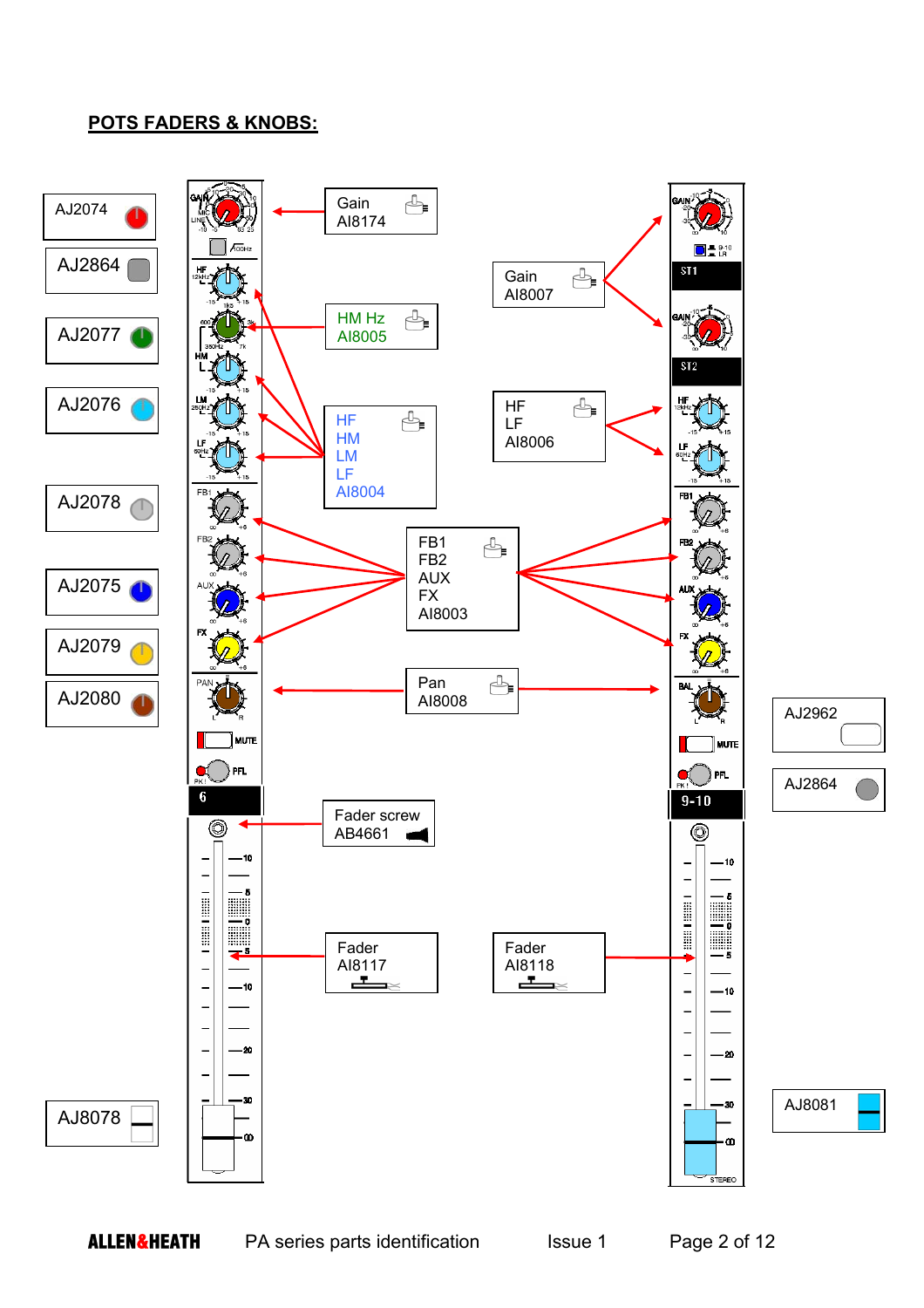

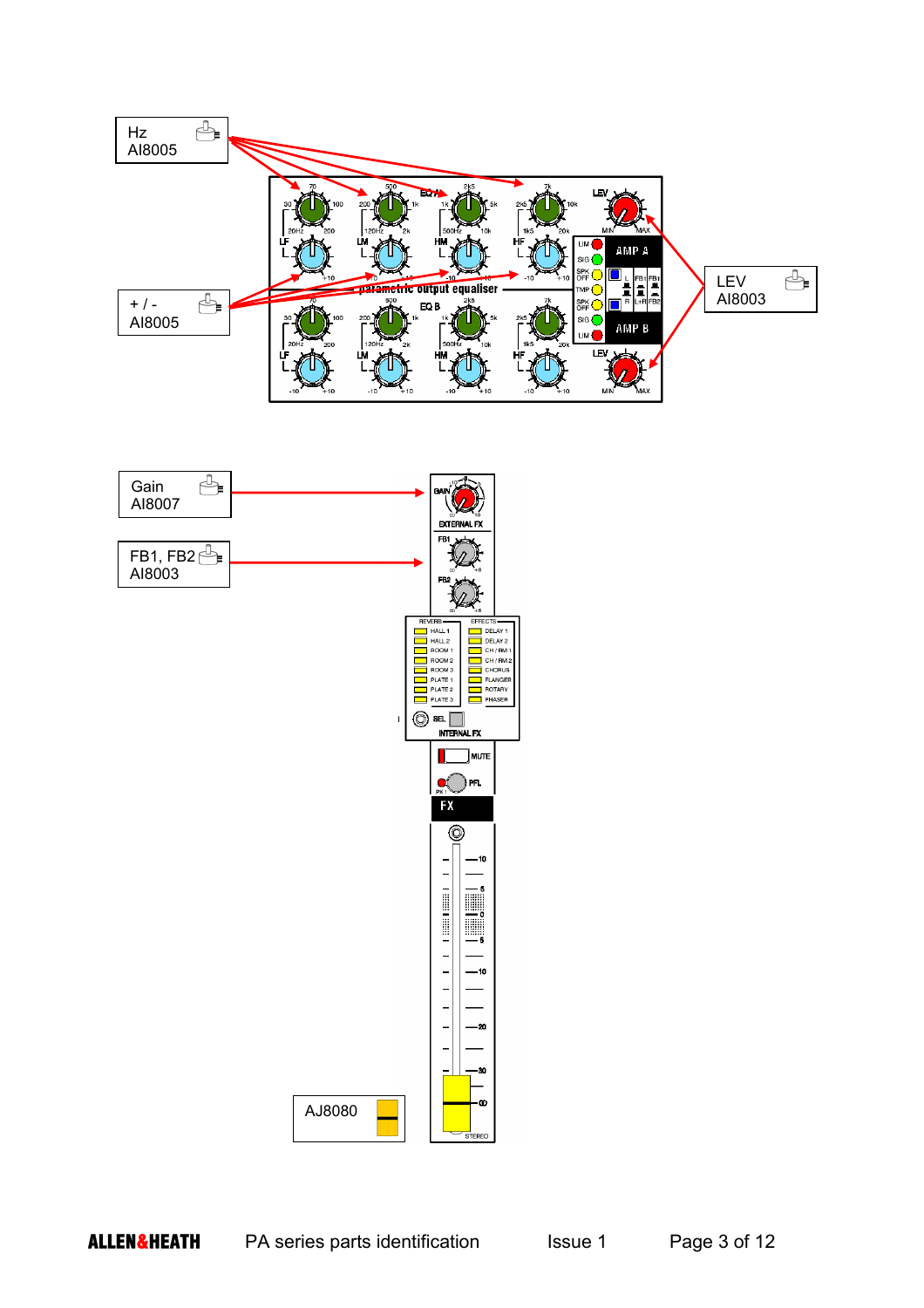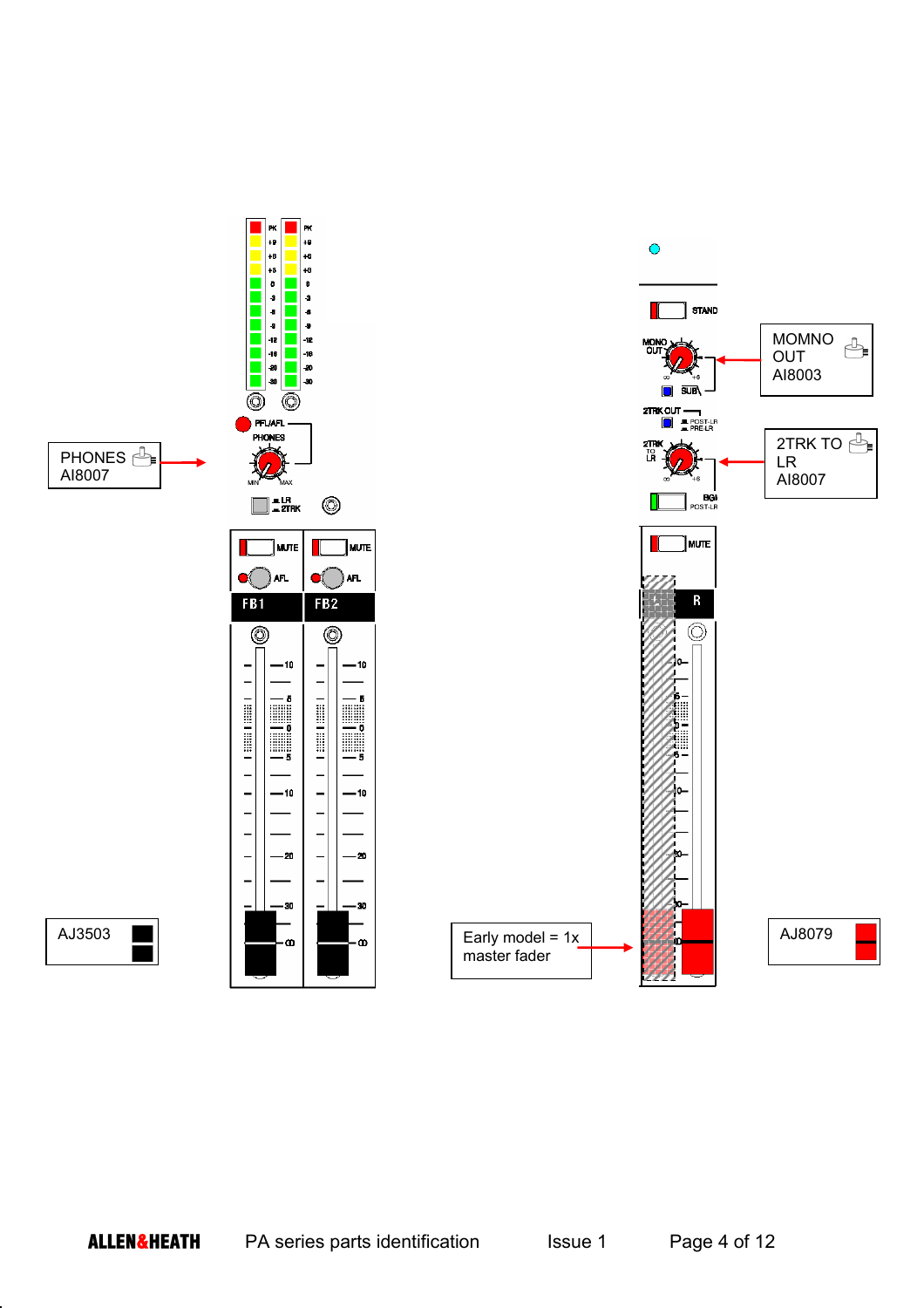![](_page_4_Figure_0.jpeg)

![](_page_4_Figure_1.jpeg)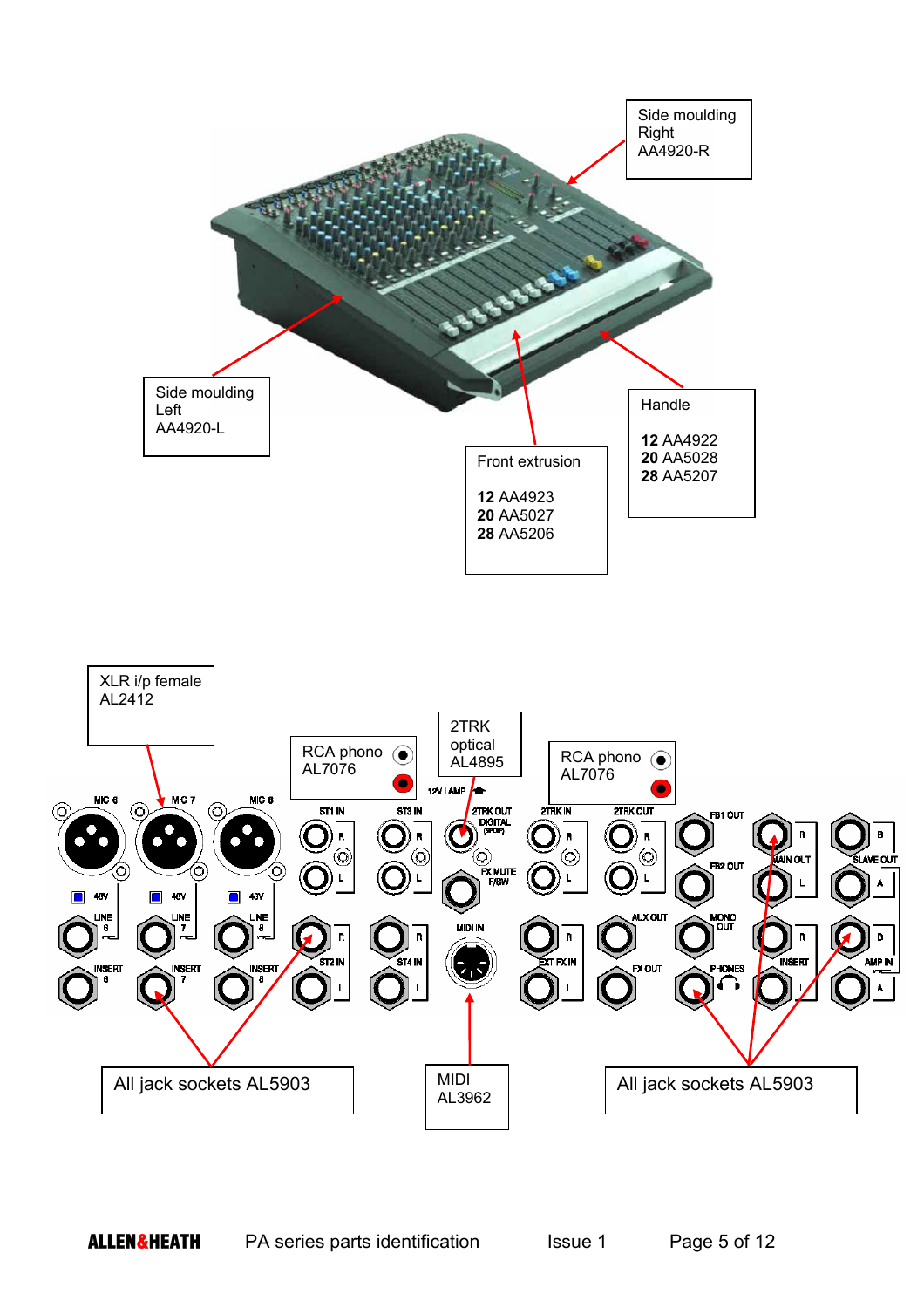![](_page_5_Figure_0.jpeg)

**ALLEN&HEATH** PA series parts identification Issue 1 Page 6 of 12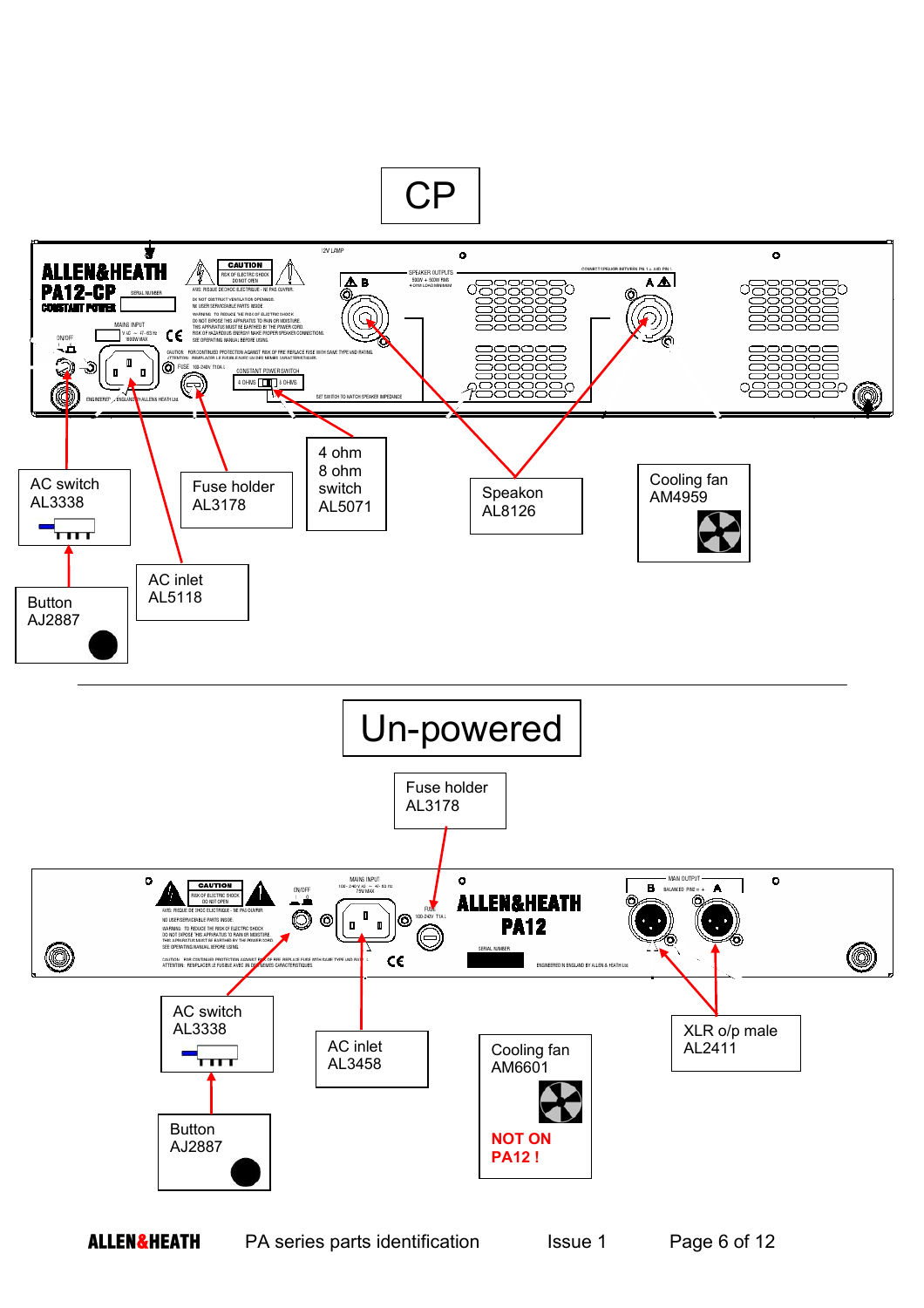## **INTERIOR PARTS:**

![](_page_6_Picture_1.jpeg)

**CP** Mono i/p 003-034

![](_page_6_Picture_3.jpeg)

![](_page_6_Figure_4.jpeg)

Stereo i/p 003-035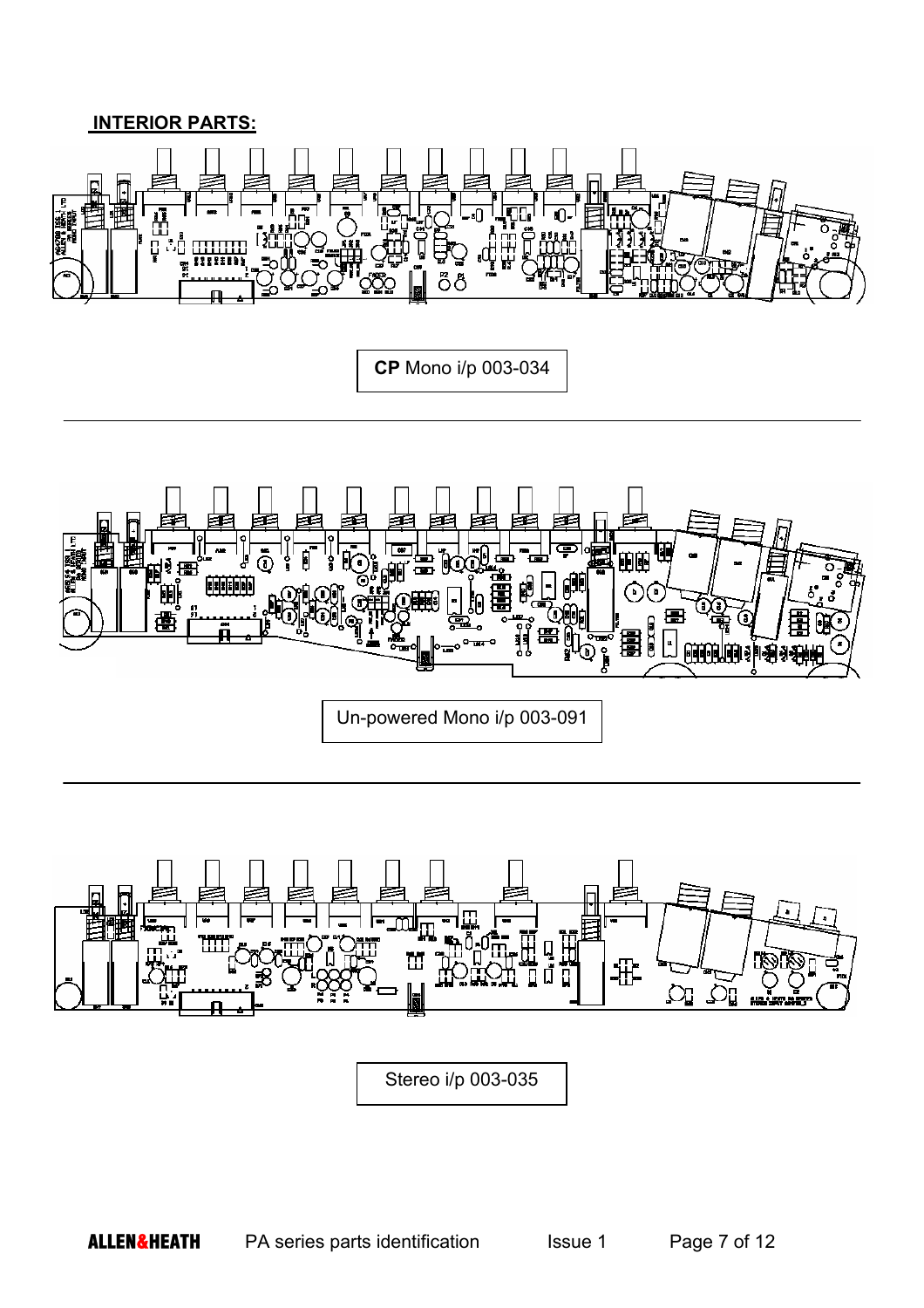![](_page_7_Picture_0.jpeg)

AUX FX 003-036

![](_page_7_Picture_2.jpeg)

Sub 1 003-037

![](_page_7_Figure_4.jpeg)

FB1 / Phones 003-038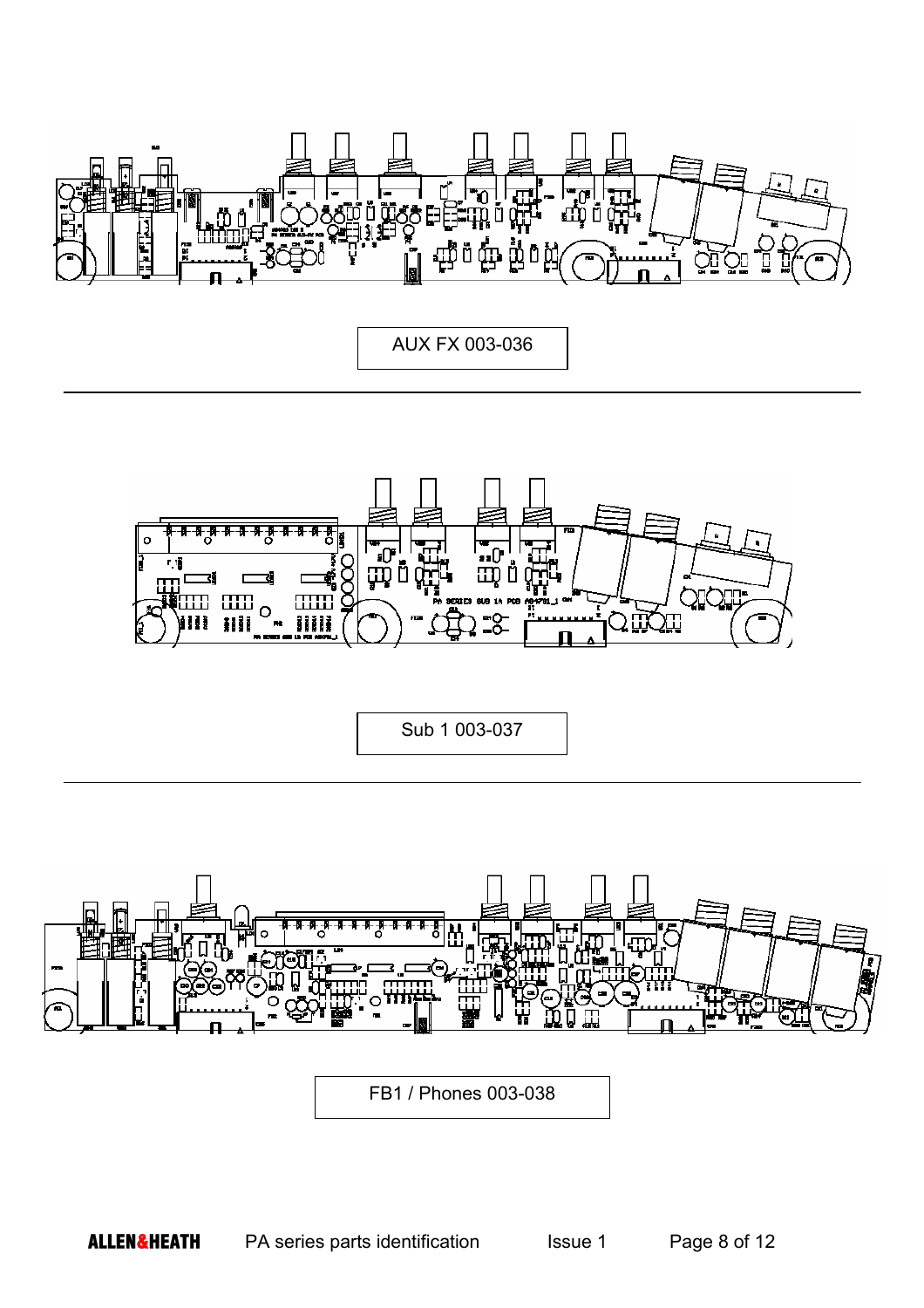![](_page_8_Figure_0.jpeg)

![](_page_8_Picture_1.jpeg)

**CP** master LR 003-040

![](_page_8_Figure_3.jpeg)

Un-powered master LR 003-092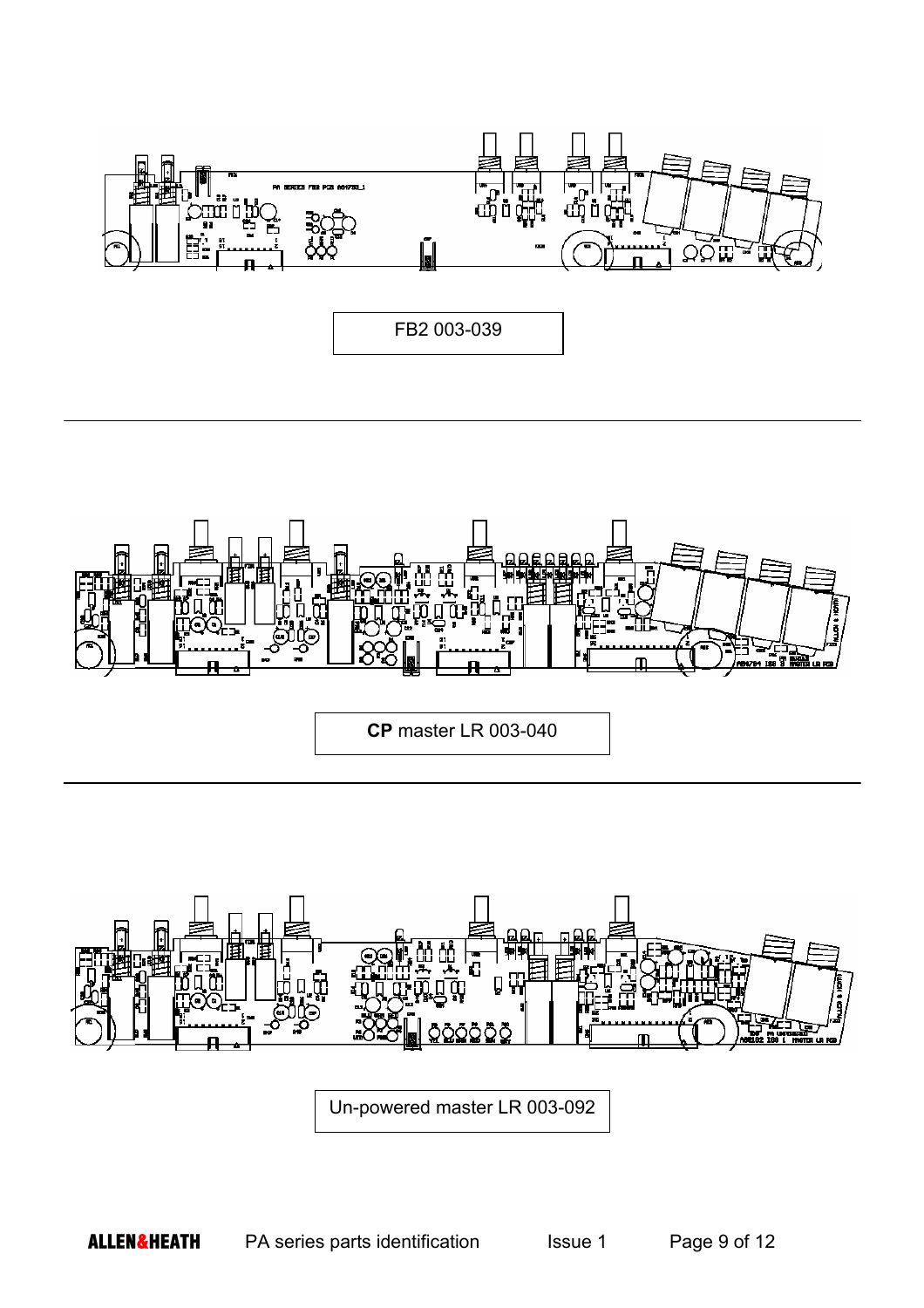![](_page_9_Picture_0.jpeg)

**CP** Distribution 003-041

![](_page_9_Picture_2.jpeg)

![](_page_9_Figure_3.jpeg)

FX 003-042

![](_page_9_Picture_5.jpeg)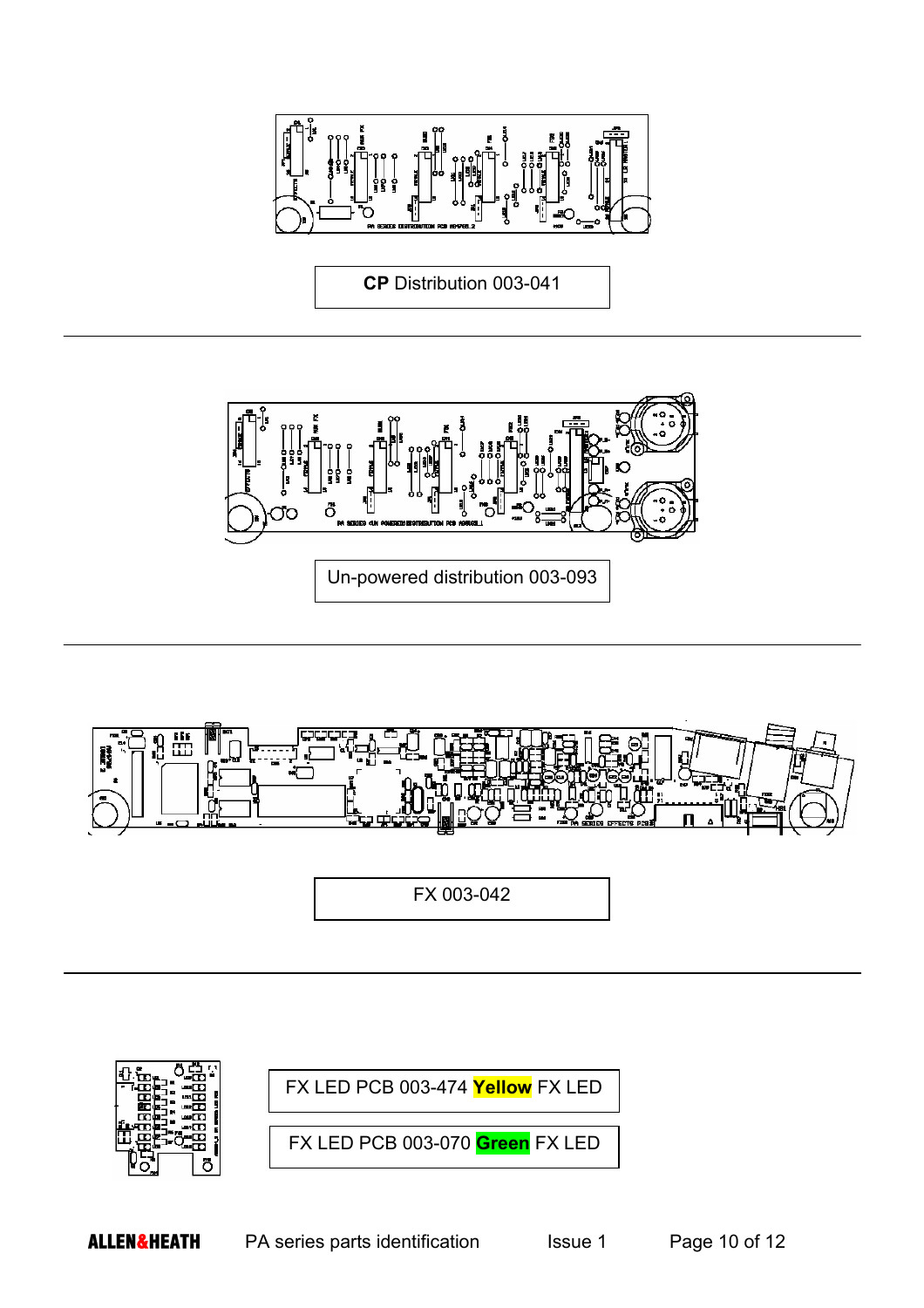![](_page_10_Figure_0.jpeg)

**CP** amplifier PCB 003-043

![](_page_10_Figure_2.jpeg)

**CP** linear PSU 003-069